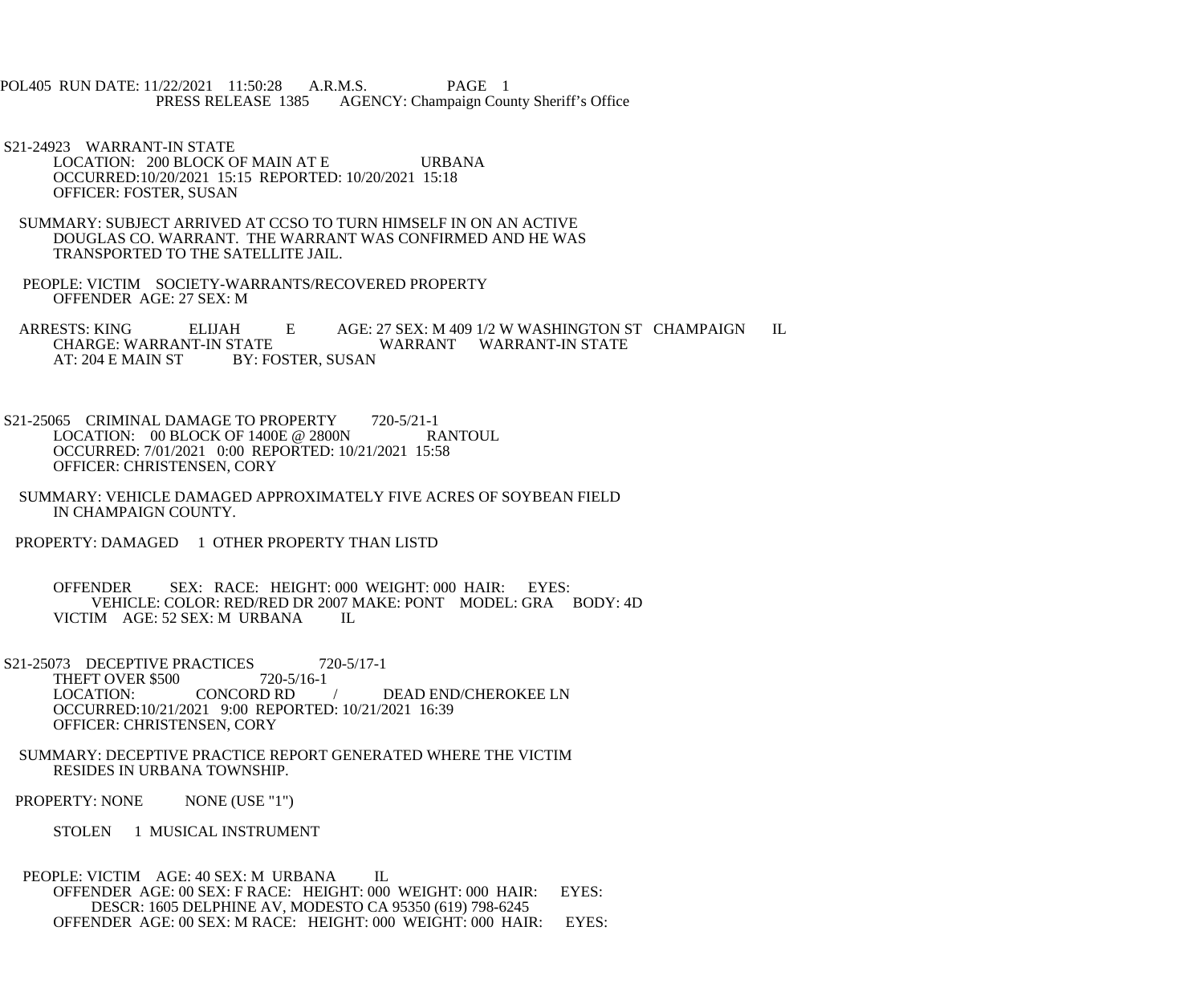POL405 RUN DATE: 11/22/2021 11:50:28 A.R.M.S. PAGE 2<br>PRESS RELEASE 1385 AGENCY: Champaign Cou AGENCY: Champaign County Sheriff's Office

S21-25105 DOMESTIC DISPUTE 750-60-101<br>LOCATION: CARROLL AV KERR AV/PERKINS RD OCCURRED:10/21/2021 23:45 REPORTED: 10/21/2021 23:45 OFFICER: CHRISTENSEN, CORY

 SUMMARY: DEPUTIES RESPONDED TO AN APARTMENT IN URBANA TOWNSHIP. DEPUTIES MADE CONTACT WITH BOTH SUBJECTS, WHO WERE BOYFRIEND AND GIRLFRIEND. IT WAS DISCOVERED THAT THERE WAS A COURT ORDER THAT THE FEMALE WAS NOT TO HAVE CONTACT WITH THE MALE FOLLOWING A RECENT PLEA IN A DOMESTIC BATTERY CASE. THE FEMALE WAS TRANSPORTED TO A SEPARATE RESIDENCE IN CHAMPAIGN COUNTY.

 OFFENDER AGE: 32 SEX: F VICTIM AGE: 39 SEX: M URBANA IL

S21-25150 THEFT OVER \$500 720-5/16-1<br>LOCATION: SHARLYN DR 1 LOCATION: SHARLYN DR 1 / BROWNFIELD RD/DEAD E OCCURRED:10/21/2021 10:11 REPORTED: 10/22/2021 13:22 OFFICER: VERCLER, JEFF

 SUMMARY: VICTIM ORDERED FOUR NEW PHONES FROM SPRINT. THEY MAILED THEM TO HER OLD ADDRESS. SPRINT TOLD VICTIM THAT THEY HAD BEEN DELIVERED AND SOMEONE PICKED THEM UP AT THE OLD ADDRESS. VICTIM NEVER AUTHORIZED ANYONE TO ACCEPT THE PHONES. SPRINT TOLD HER THEY WOULD NEED A POLICE REPORT ON THIS INCIDENT.

PROPERTY: STOLEN 4 CELLULAR PHONE

 OFFENDER SEX: RACE: HEIGHT: 000 WEIGHT: 000 HAIR: EYES: VICTIM AGE: 23 SEX: F URBAN IL

 S21-26009 ILLEGAL TRANSPORTATION CANNABIS AU 625-5/11-502.15 ABC ILLEGAL TRANSPORTATION OF LIQUOR 625-5/11-502 LOCATION: 00 BLOCK OF 800N @ RT 45 TOLONO OCCURRED:10/31/2021 2:10 REPORTED: 10/31/2021 2:11 OFFICER: CARLSON,CHRISTOPHER T

 SUMMARY: ON 10/31/2021 AT APPROXIMATELY 0210 HOURS, AN OFF-DUTY TOLONO POLICE OFFICER REPORTED THAT A VEHICLE TRAVELING NORTH BOUND ON U.S. RT. 45 AT APPROXIMATELY 800 N. LEFT THE ROADWAY TO THE EAST CAUSING DAMAGE TO THE VEHICLE. THE VEHICLE WAS LOCATED BY CHAMPAIGN COUNTY SHERIFF DEPUTIES AND TOLONO POLICE OFFICERS NEARBY ON A COUNTY ROAD. THE INCIDENT WAS INVESTIGATED AND THE DRIVER RELEASED ON TRAFFIC CITATIONS.

 PEOPLE: VICTIM SOCIETY OFFENDER AGE: 23 SEX: M

ARRESTS: WOLKEN CORBIN L AGE: 23 SEX: M 2294 CR 1600 E URBANA IL<br>CHARGE: ILLEGAL TRANSPORTATION OF LIQUOR 625-5/11-502 ILLEGAL TRANSPORTATION OF CHARGE: ILLEGAL TRANSPORTATION OF LIQUOR AT: 800N/1400E BY: CARLSON, CHRISTOPHER T